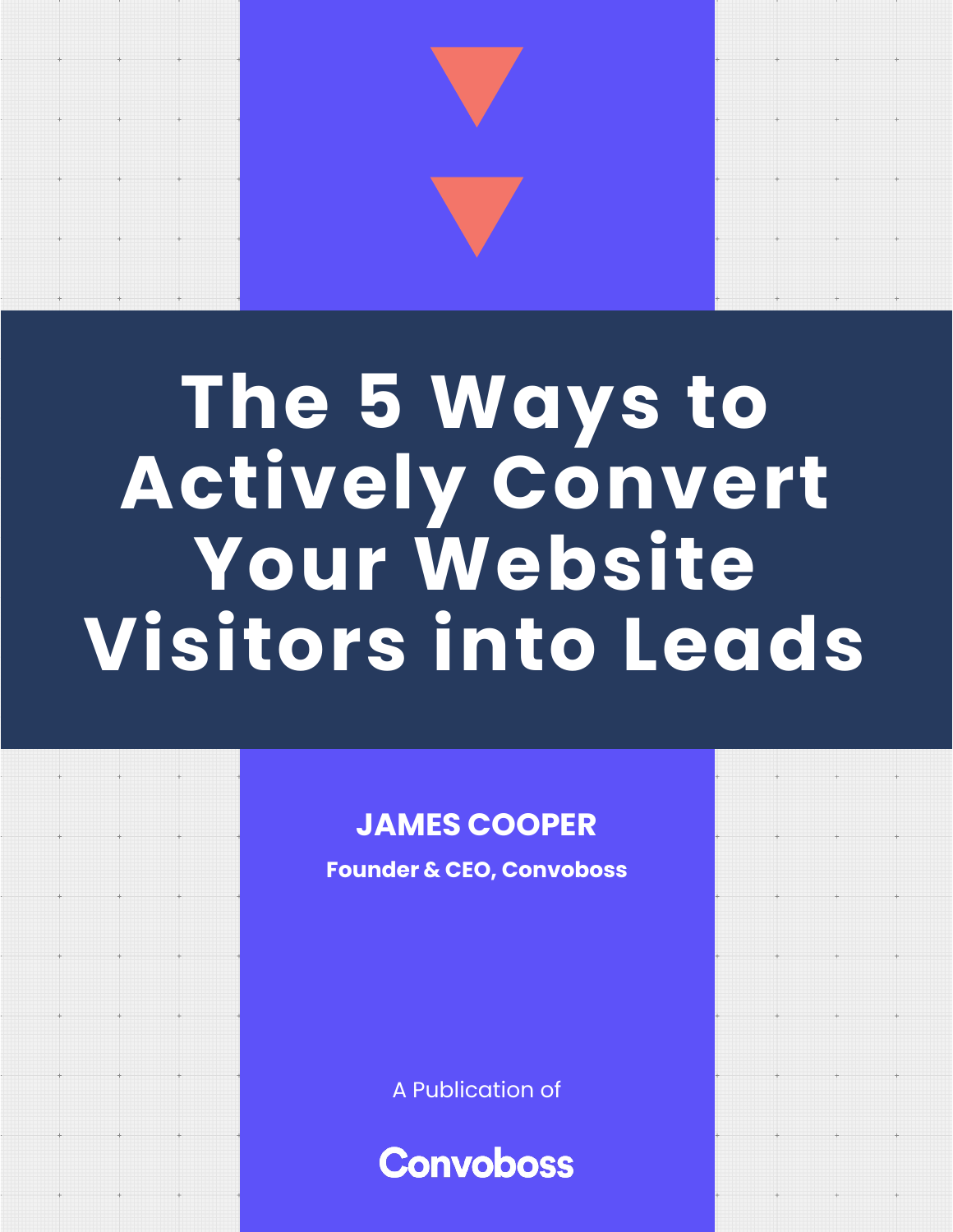### **ABOUT THE AUTHOR**



#### **James Cooper**

Founder & CEO, Convoboss

James is a seasoned digital entrepreneur who has many years of experience<sup>-</sup> delivering digital marketing solutions to hundreds of Fortune 1000 companies and SMBs.

Convoboss helps businesses grow with website lead generation and conversion rate optimization tools and strategies.



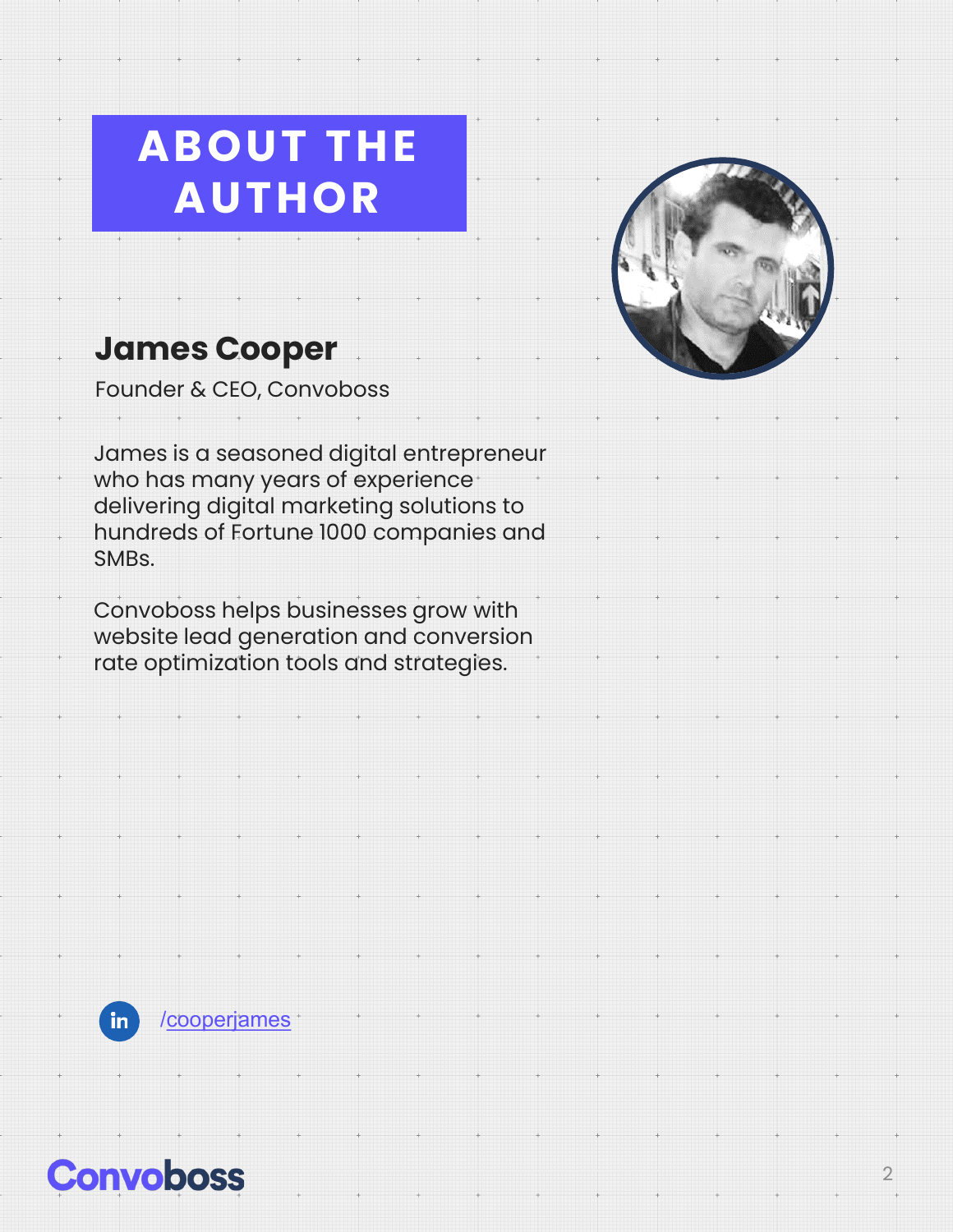### **TABLE OF CONTENTS**

 $\overline{\phantom{a}}$  +

 $\pm$ 

 $\ddot{\phantom{0}}$ 

 $\overline{\phantom{a}}$  .

 $^{\rm +}$ 

 $\ddot{\phantom{0}}$ 



11 Chapter 2: **The 5 Active Conversion Levers**

23 Chapter 3: **Take Action**

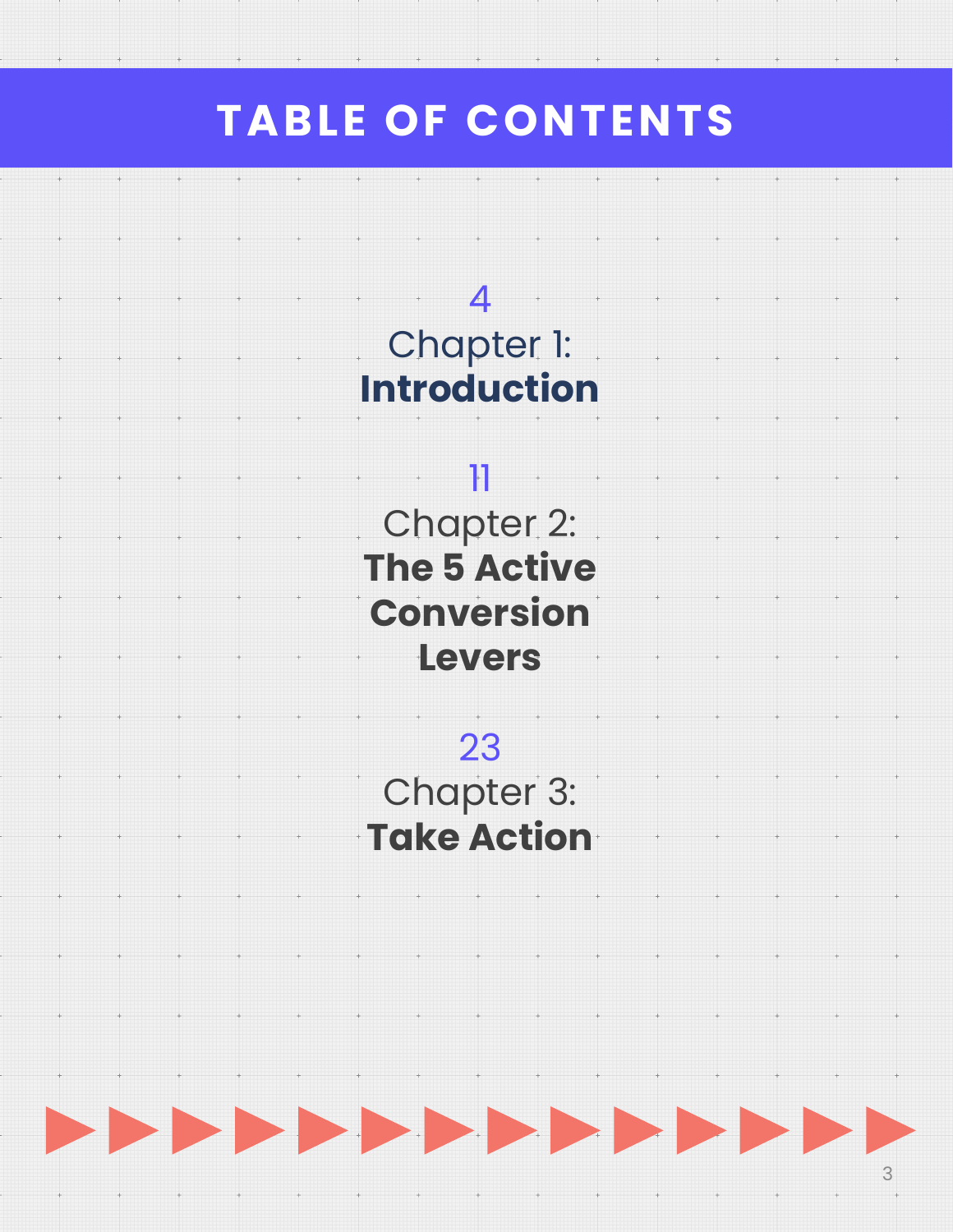

# **TINTRODUCTION** *Chapter One*

SHALL GO HERE

 $\ddot{\phantom{0}}$ 

## $|>\rangle$  > > > >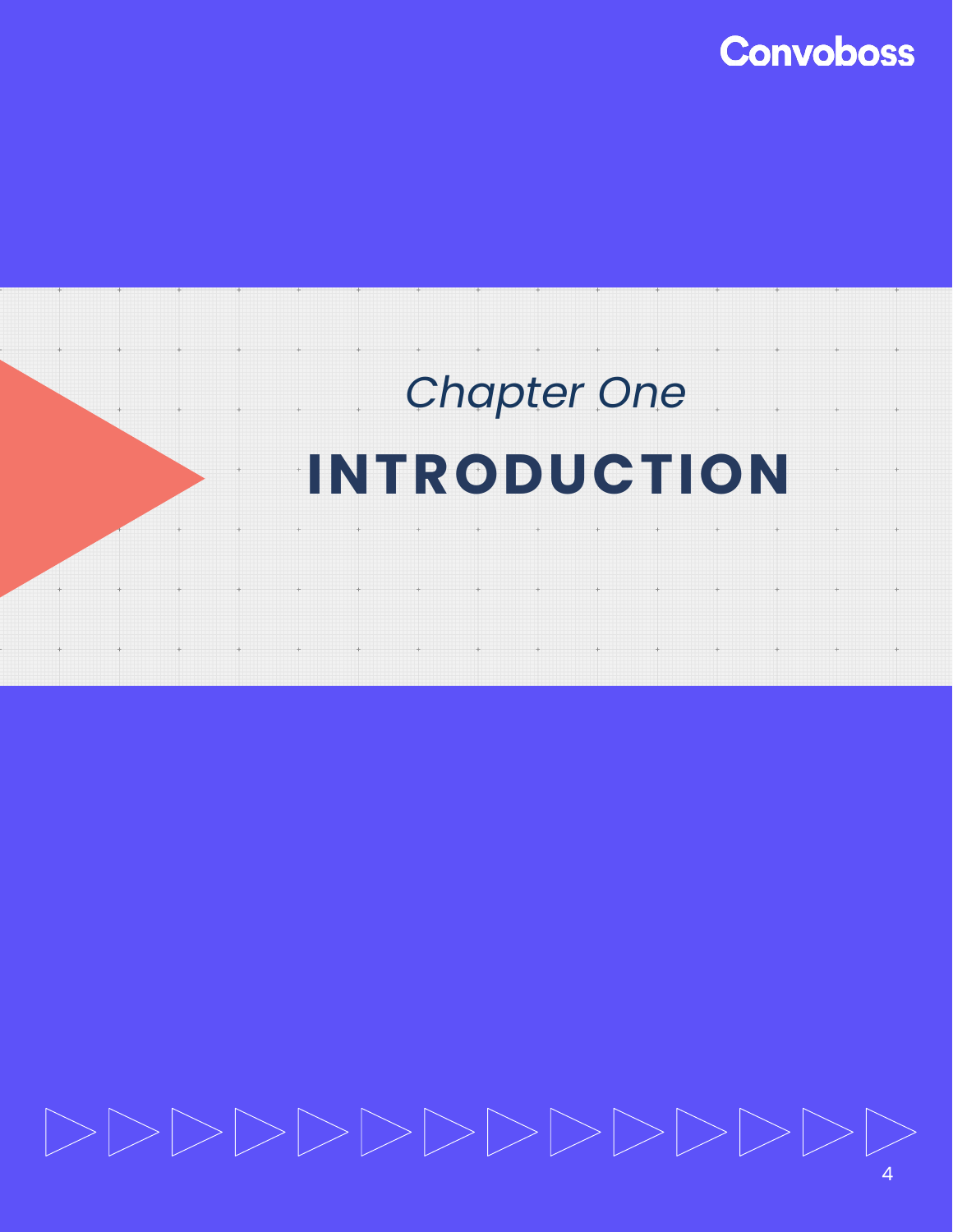### **LOW CONVERSIONS?**

*If you're struggling with your website conversions, you're not alone.*

Here are some sobering stats:

- **You only have 0-8 seconds to impress a first-time visitor before they turn around and leave**
- **On average, only 2% of website visitors buy at any given visit**
- **It takes 7 interactions on average to convert a lead into a customer**

These numbers might make for painful reading. But they also show us how much room there is for conversion optimization.

**So what can we learn from them?**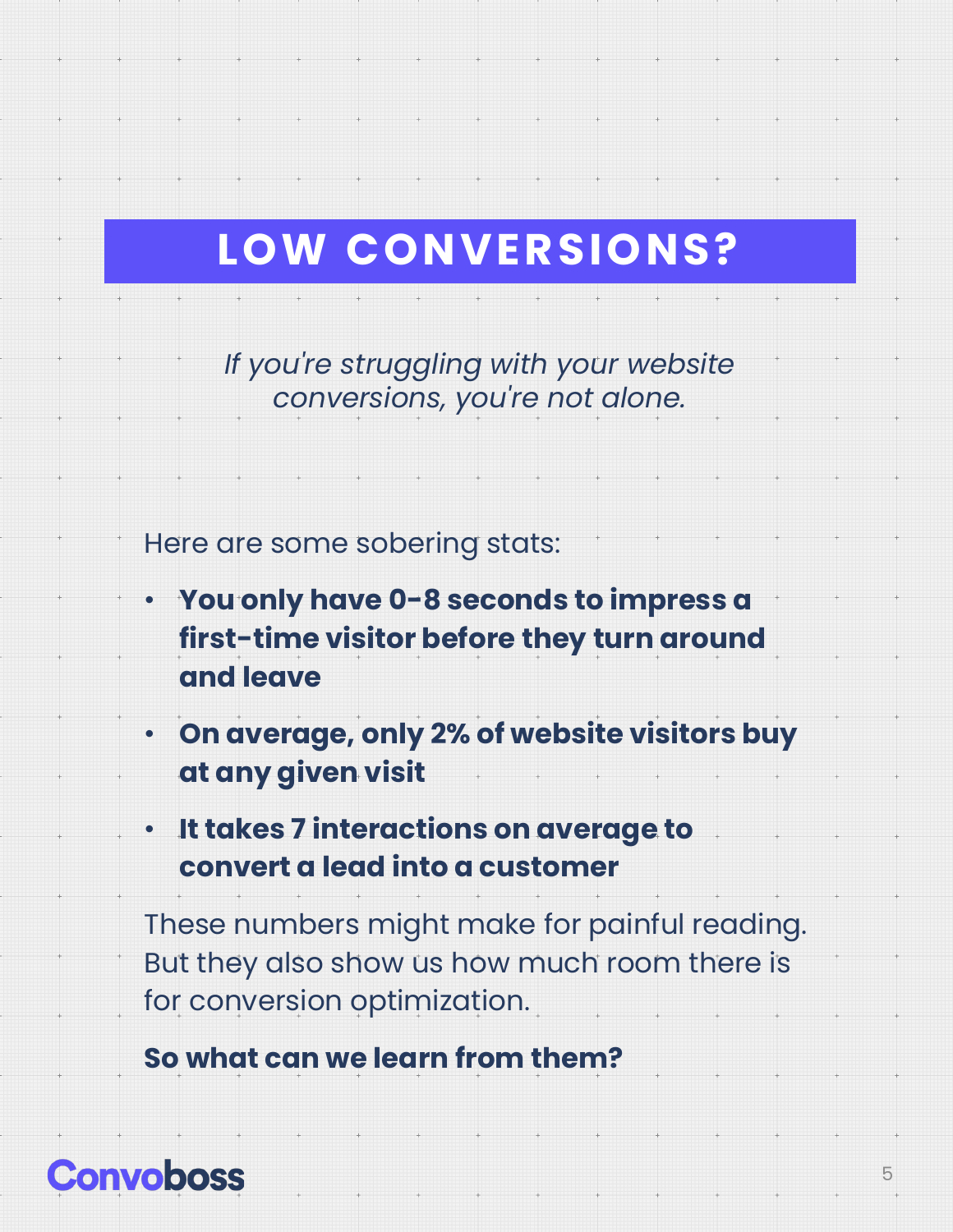### **KEY INSIGHTS**

**First impressions are critical.** Your audience takes a massive dive after 8 seconds. So like a Bond movie, you need a big "all-action" opening scene. Don't be afraid to immediately call your audience to action (otherwise, it might be too late).

**The sales process involves multiple interactions and touchpoints.** So it's better to think of your website as one piece of a sales *funnel* — composed of ads (and retargeting ads), landing pages, blog posts, emails, and social media posts. And therefore — **remarketing is critical**.

If you're not able to re-connect with your visitors once they leave your website — via both email and retargeting ads — you're throwing away **98% of your leads!**

So in this guide, I want to show you **5 ways to convert every website visitor into a remarketing lead actively.**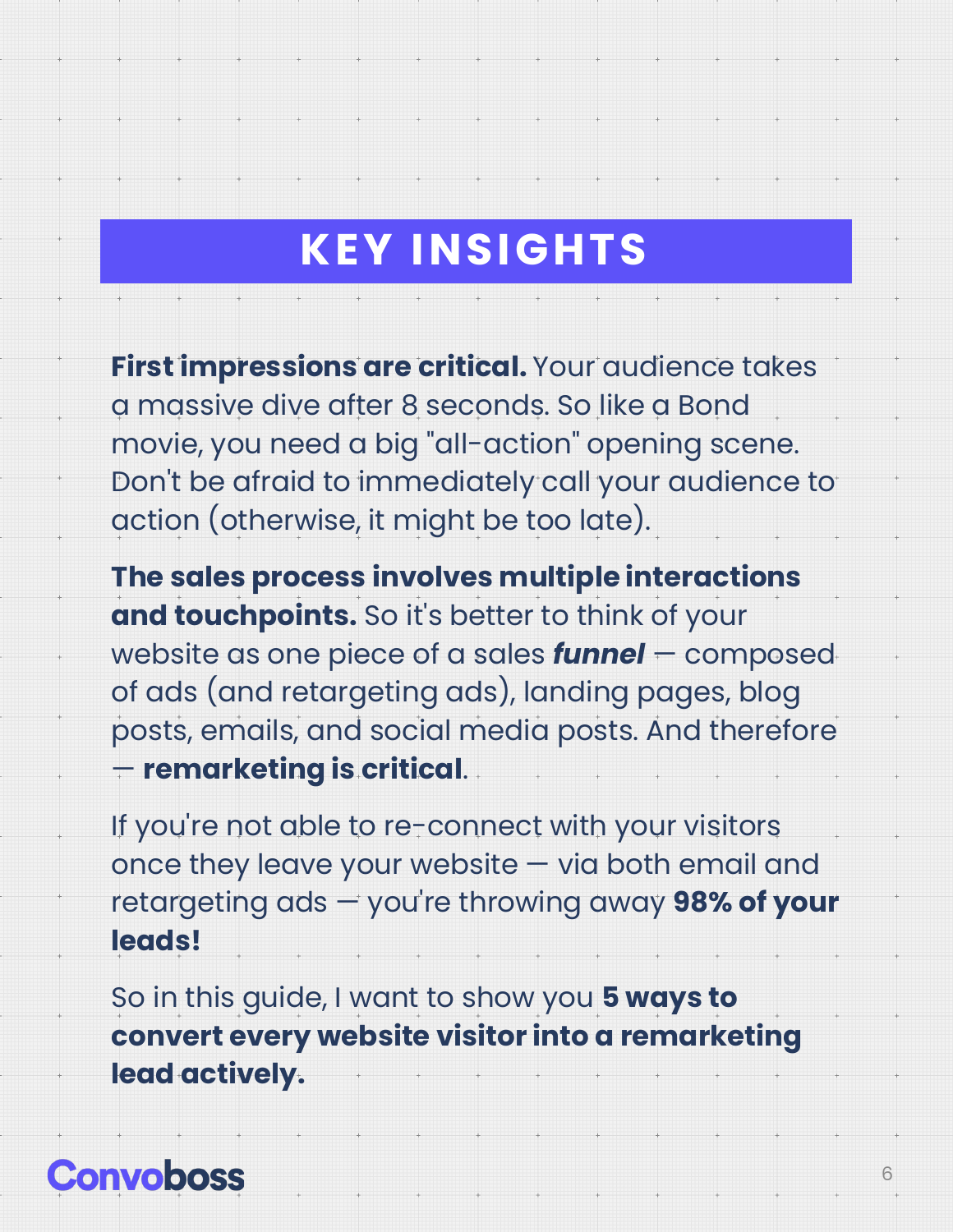### **ACTIVE VS PASSIVE CONVERTING**

So what does it mean to **"actively convert"** your website visitors?

The best way to illustrate this is by comparing online conversions to real-life because web-traffic is just people (even though it's easy to forget this!).

So let's imagine two small "bricks-and-mortar" businesses; a couple of local grocery stores…These stores look identical to each stocked with the same products, in the same way.

However, your **experience** with each one is very different.

When you walk into the first store, no one looks up; no one smiles or says, "hi." No one reacts when you pick up a product.

And when you walk to the door and leave, you're still ignored.

In contrast, when you enter the **second store**, you're greeted with a smile.

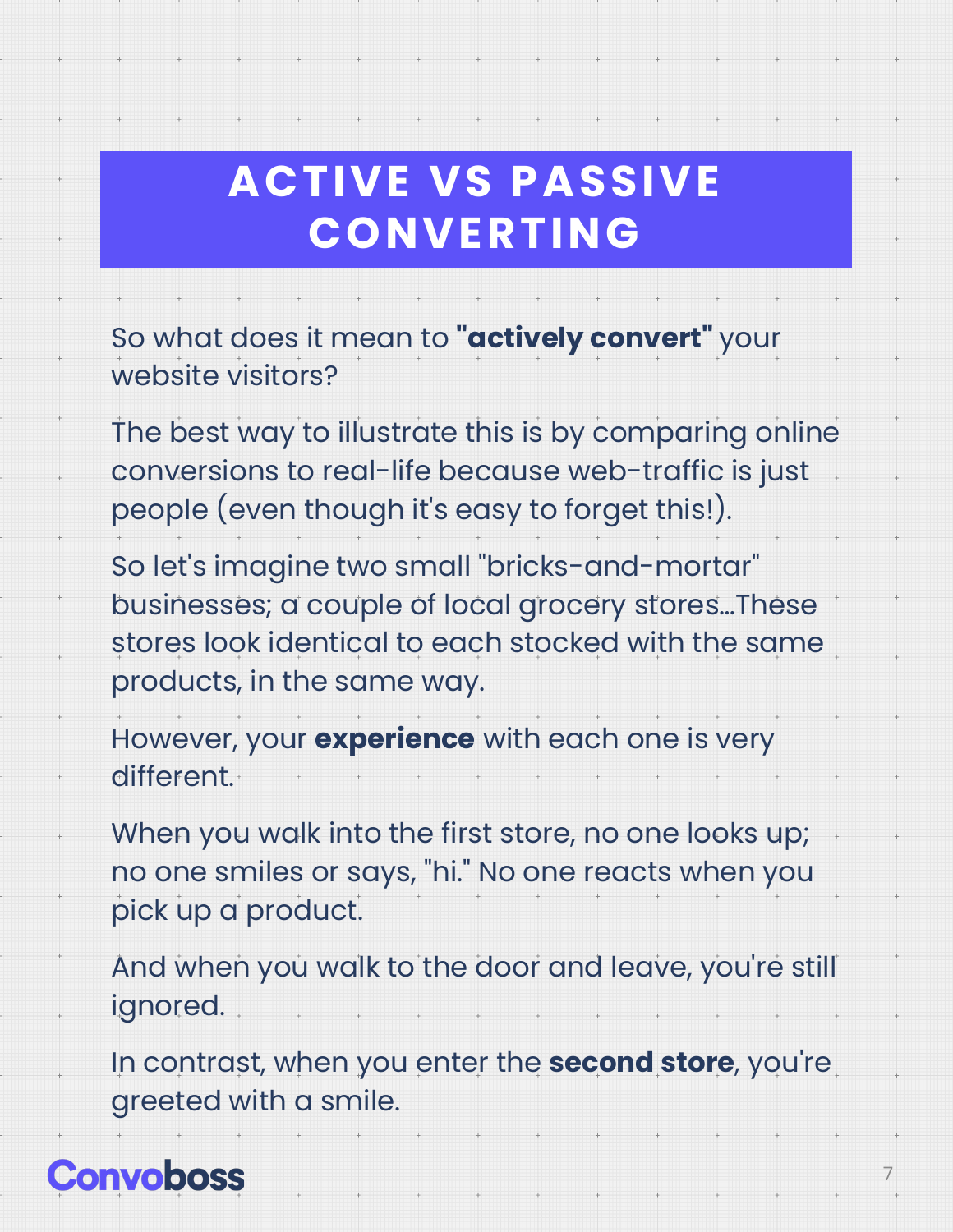#### *The shopkeeper asks you how they can help.*

When you look at a product, they give you some more information about it; suggest some other products that you might also like.

And when you go to leave, you're offered a special discount.

At which store are you more likely to make a purchase? It's no contest.

The second store does much better, despite having the same products and layout as the first store.

#### **So why is this?**

Well, in the 1st store, it's as if you're not there. Your presence does not affect them. They're entirely passive.

In contrast, from the moment you enter the 2nd store, it "comes alive," and they create a personal, interactive experience for you.

The store re-acts to you and your behavior — **they attempt to "actively convert" you.**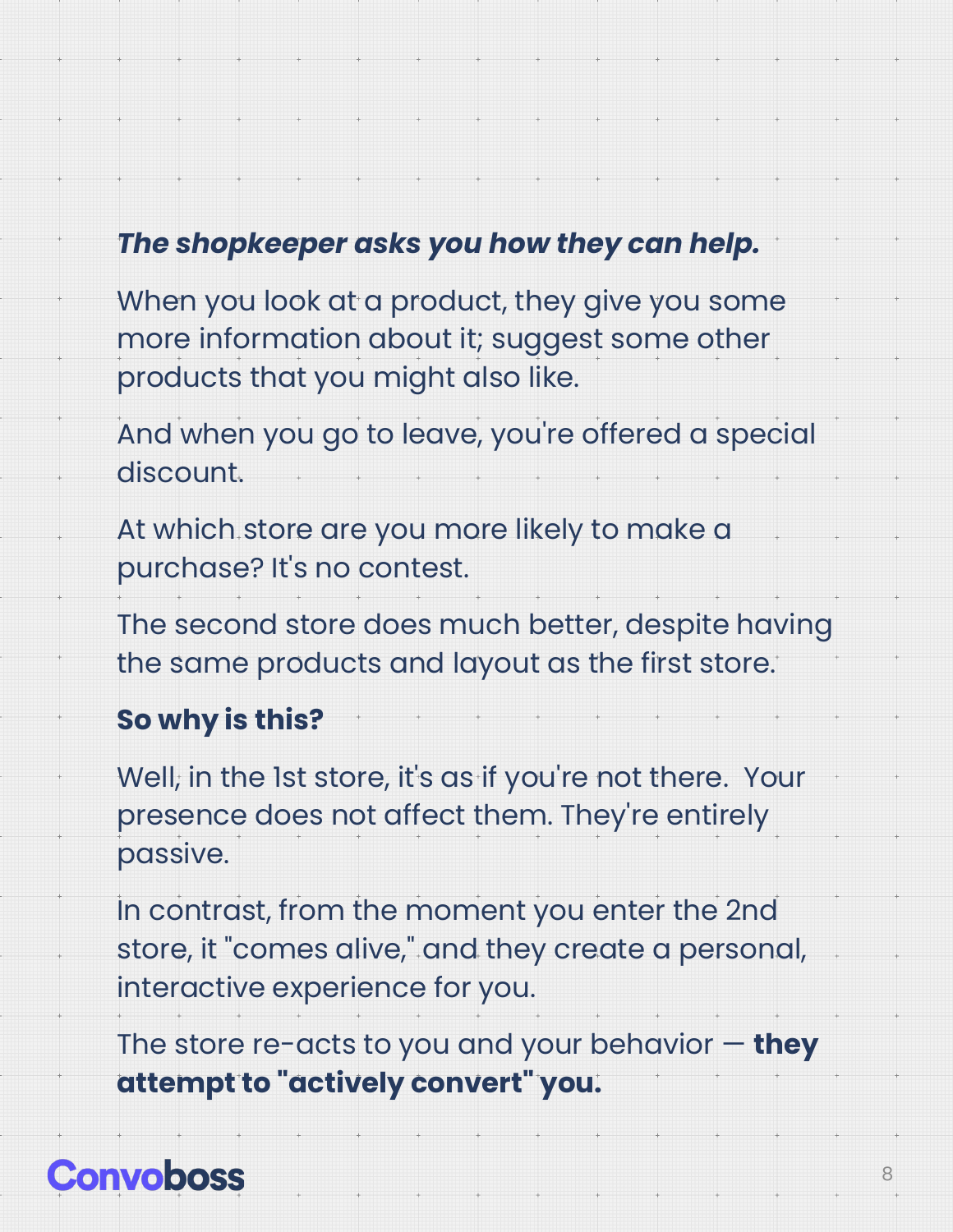A good salesperson knows that sales are about responding to your prospect. Not just "pitching" at them but creating an interactive dialogue with them — In a face-to-face setting, this is mainly about observing body-language and reacting in the right way.

> *According to a Harvard study, 55% of face-to-face communication is via body language! It's our main "clue" to what someone is thinking.*

If your prospect looks disinterested, you try a new angle or suggest a new product. If they look interested, you push to close the sale.

But how do you actively convert people on your website?

How can you make the online sales process more like it is face-to-face — when done correctly?

After all, you can't observe-&-respond to your visitors' body language when they're on your website, can you?

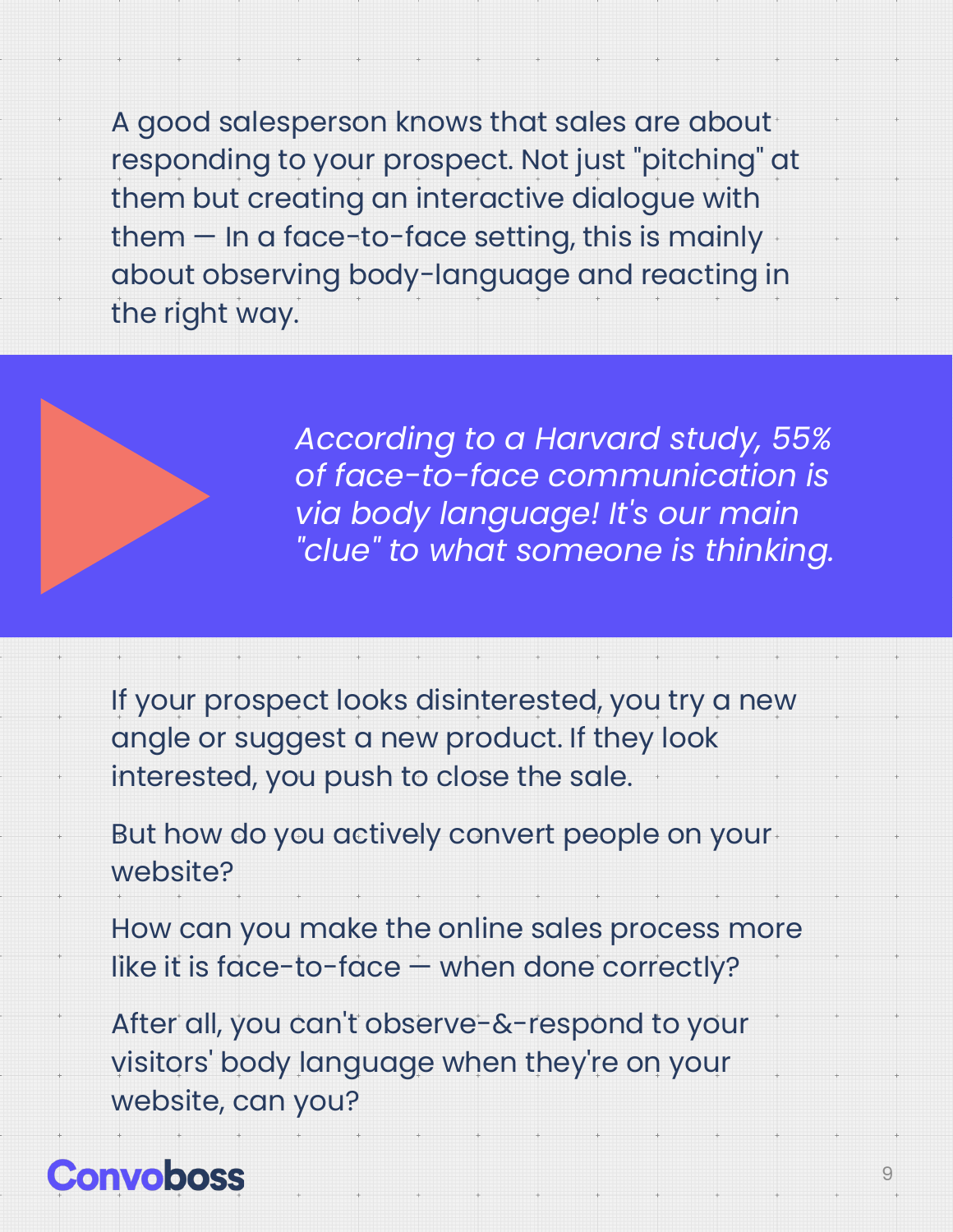#### True, you cannot see their physical body language. **But you can respond to customers' "digital body language."**

You can respond when a visitor:

- *Enters your site*
- *Scrolls through your content*
- *Clicks on or hovers over specific items*
- *Goes to exit your site*

#### *These are all moments when you can jump in and actively convert your visitors.*

In the next chapter, I'll explain how you can do it with 5 active conversion levers.

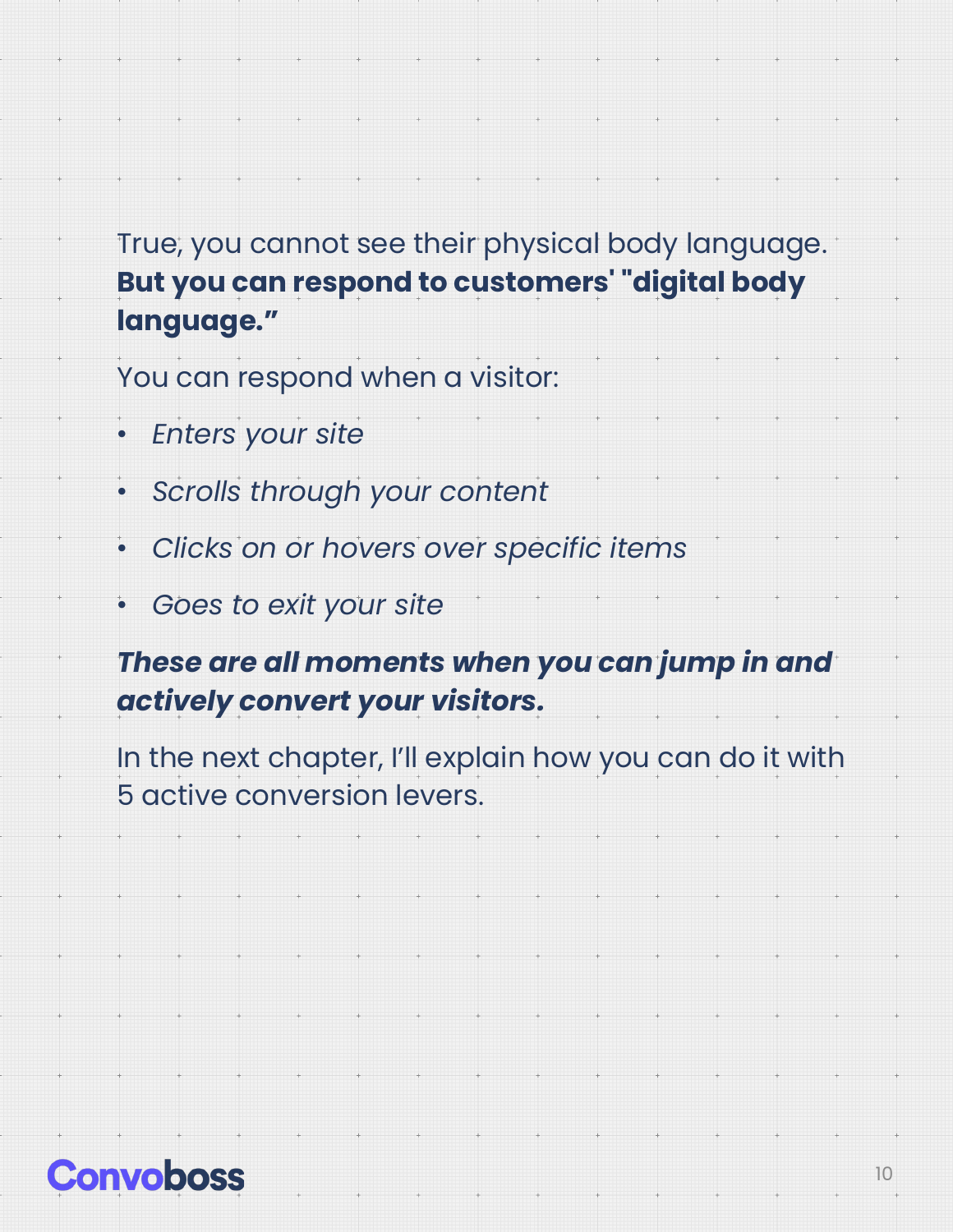

### THE 5 ACTIVE THE CHAPTER OF THE CHAPTER OF THE CHAPTER OF THE CHAPTER OF THE CHAPTER OF THE CHAPTER OF THE CHAPTER OF THE CHAPTER OF THE CHAPTER OF THE CHAPTER OF THE CHAPTER OF THE CHAPTER OF THE CHAPTER OF THE CHAPTER OF SHALL GO HERE *Chapter Two* **THE 5 ACTIVE CONVERSION LEVERS**

# $>>>>>>>>>>>>\>>$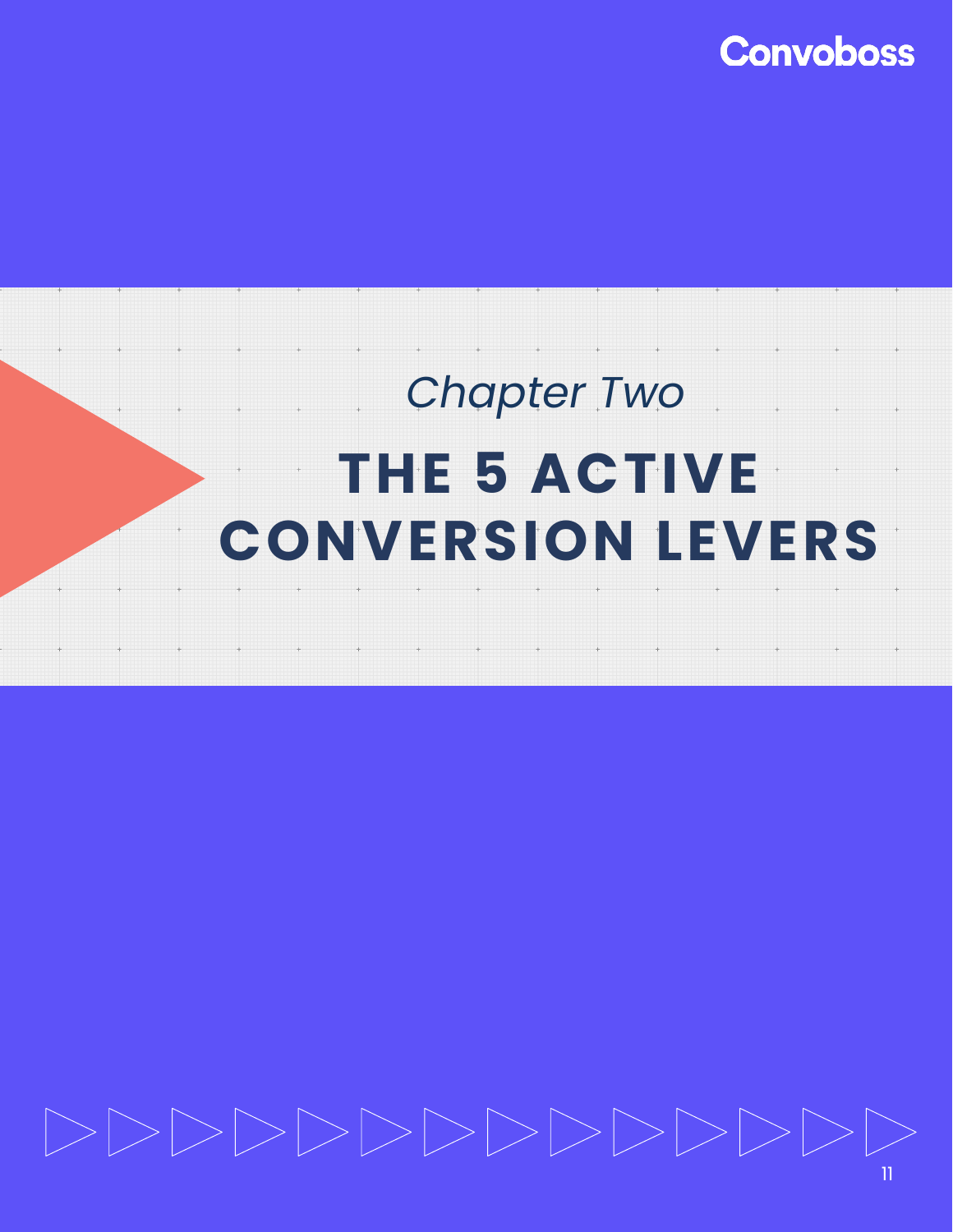### **LEVER 1: PIXEL BANKING**

#### **What is it?**

This first way of converting your website visitors to remarketing leads is invisible but increasingly necessary.

Pixel Banking allows you to build segmented audiences of everyone who visits your web properties. You can then "retarget" them with contextual ads on Facebook, YouTube, Instagram, and 1000s of other websites via ad networks.

#### **Why does it work?**

Pixeled audiences are pre-qualified leads; they have already shown interest in you. So unsurprisingly, **retargeting ads give you a much better ROI.**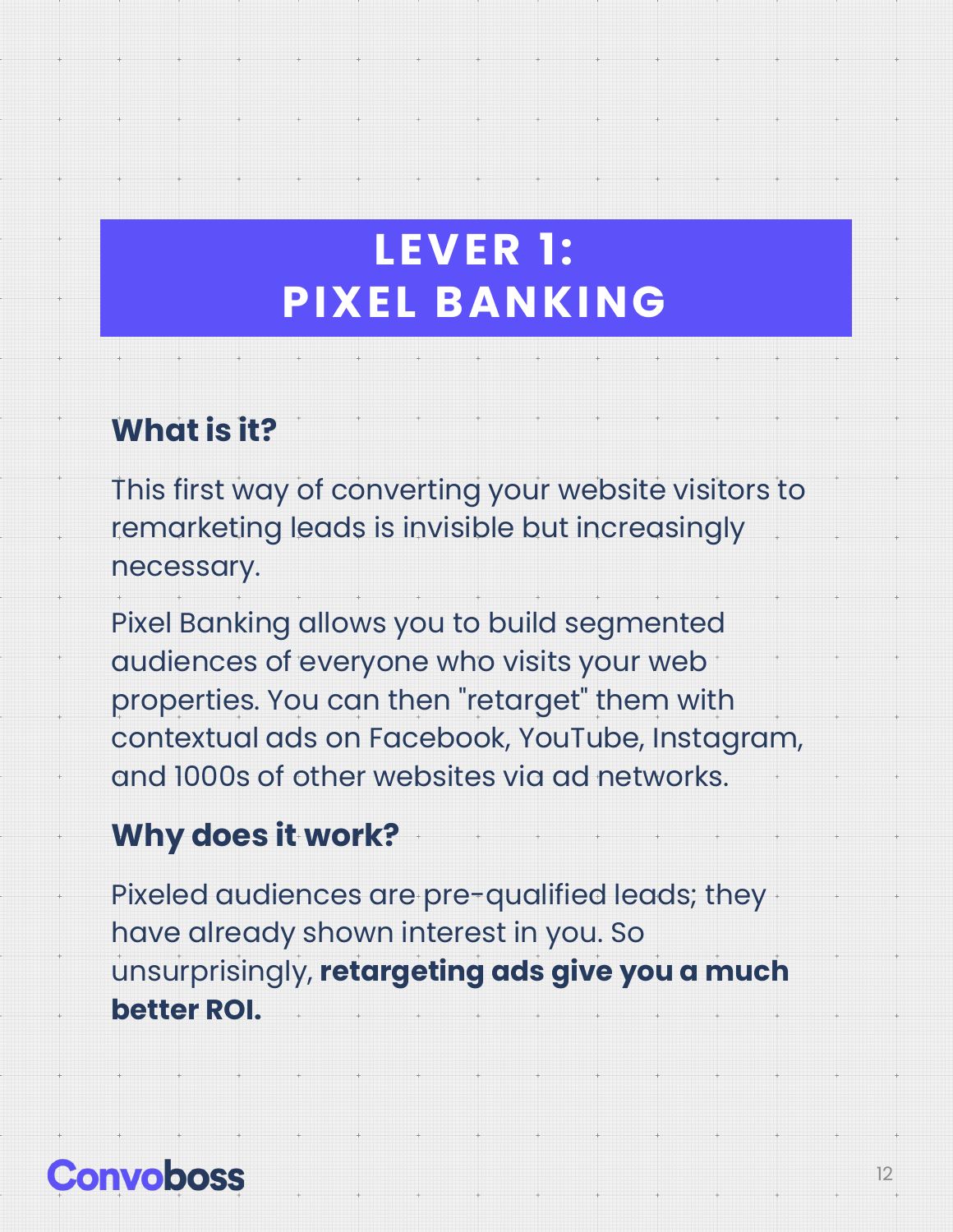#### **Remember, most people don't buy on their first visit to your website, or even their second.**

As digital marketers, we must build these pixeled audiences (on Facebook, Google, YouTube, and others) to leverage them now and in the future. These audiences are just as valuable as your email lists.



*"Soon, all display advertising will be* 

**Ryan Deiss, CEO, Digital Marketer**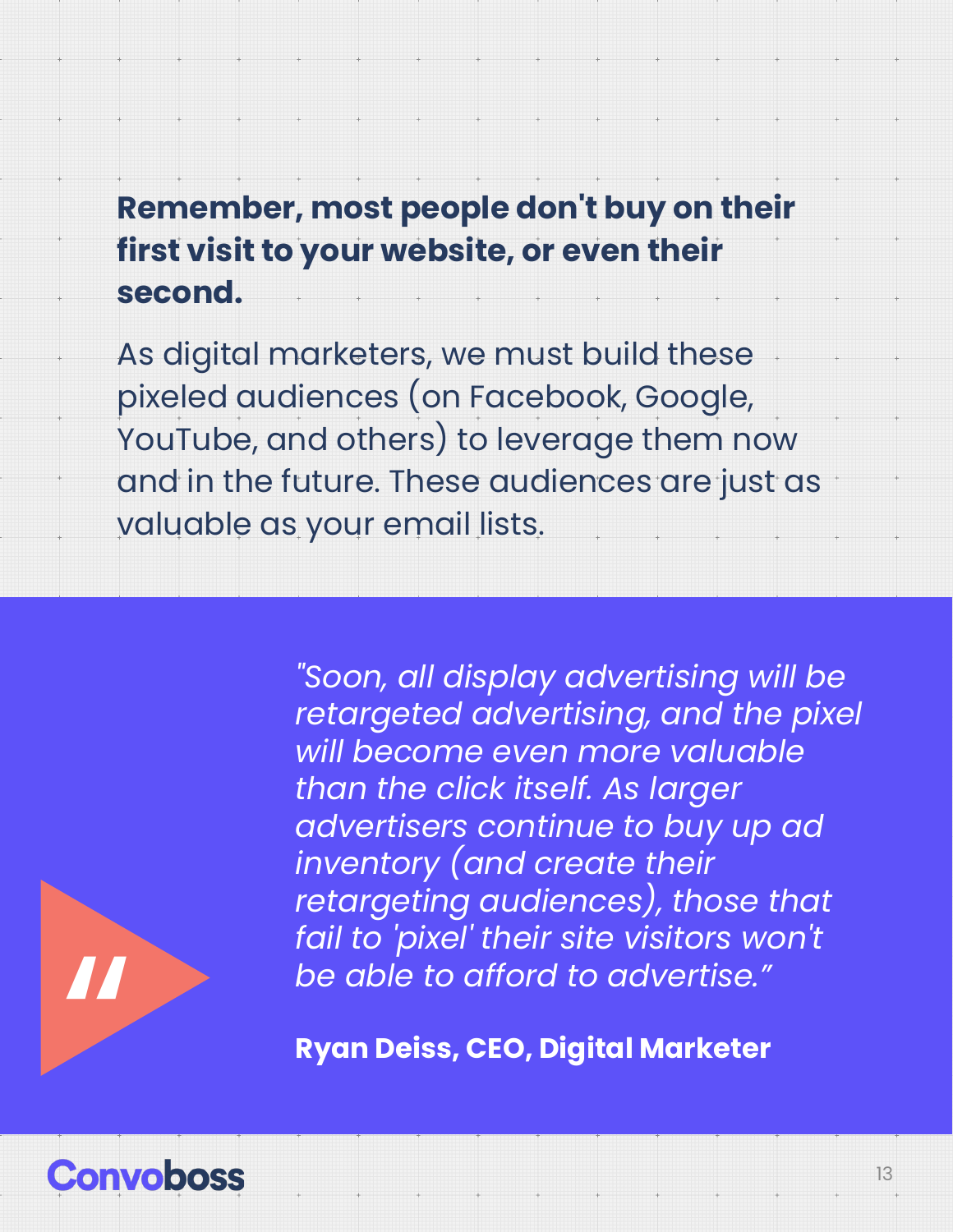

Adding your retargeting code is quick and easy.

#### **How do I add it?**

You can add your retargeting code to ALL your Convoboss campaigns. Just copy & paste the pixel code from the advertising platform (e.g., Facebook) into your Convoboss campaigns.

Adding your retargeting code is quick and easy.

**Note regarding "Onsite" retargeting:** *You can also use pixels to trigger (or hide) popups or conversion mats for returning visitors. That is another excellent way of making the sales process more relevant, personal, and useful.*

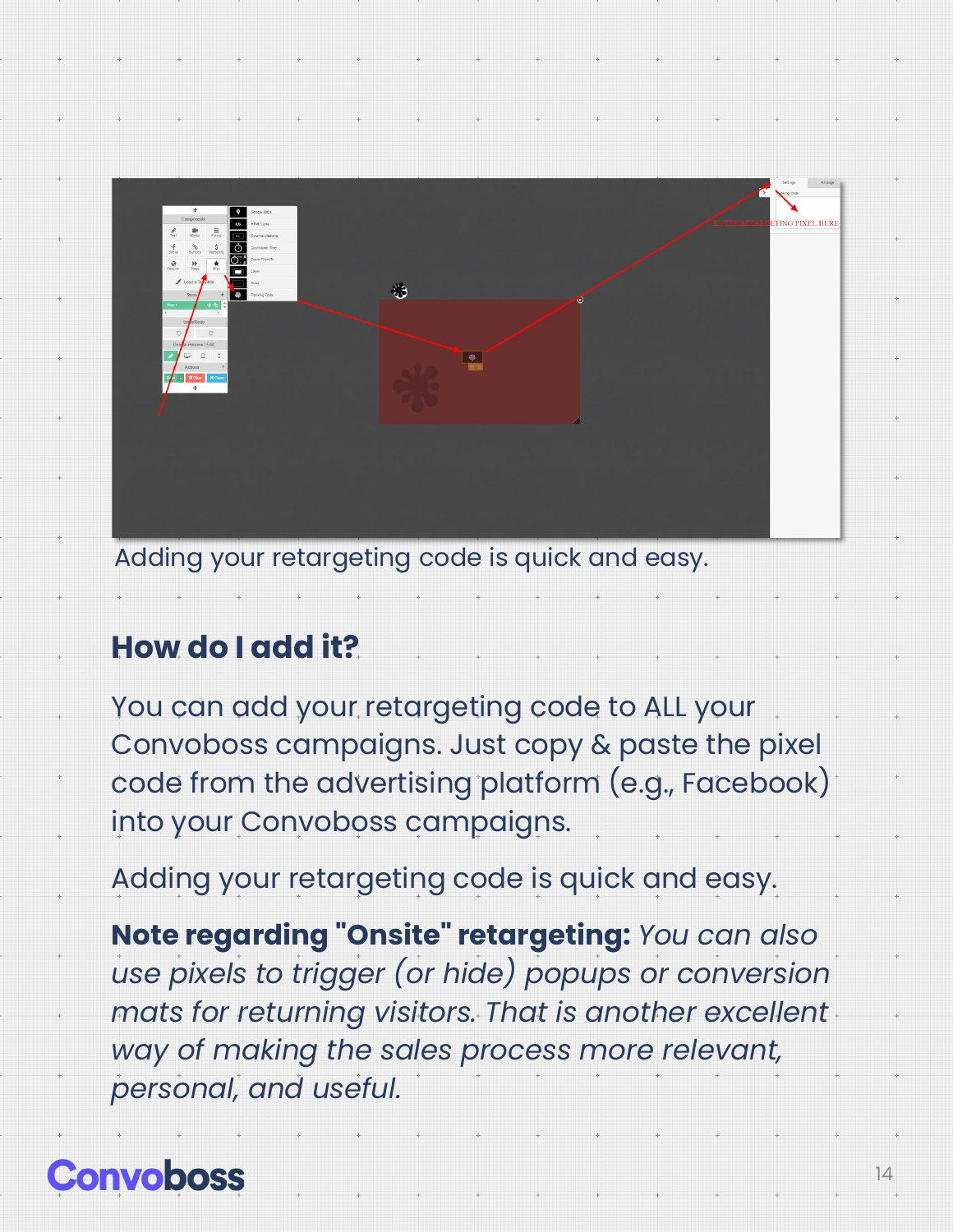### **LEVER 2: CONVERSION MAT**

#### **What is it?**

A full-screen call-to-action that displays when your visitors land on your site.

Use these 'Mats to welcome first-time visitors, announce new products & promotions, deliver coupons, capture email subscribers, and more.

#### **Why does it work?**

It is like the shopkeeper who welcomes you to their store as you enter.

By adding a 'Mat to your website, your site reacts to your visitors when they enter. You show your visitors that they're vital to your business.

But more importantly, this allows you to instantly convert your prospects (e.g., to subscribe or share) before they get distracted and move on.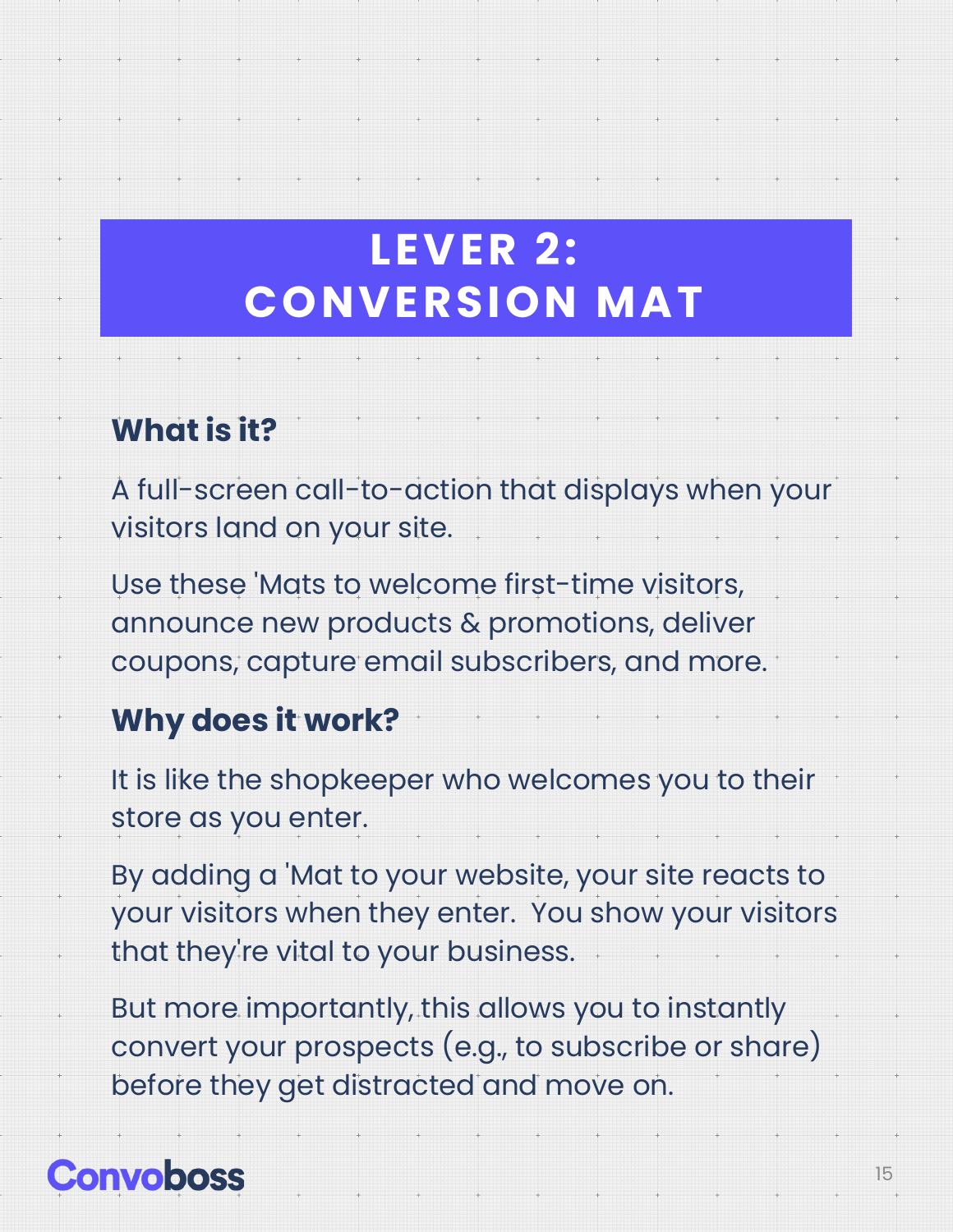

Remember, many of your visitors leave within 8 seconds. But by dynamically "interrupting" their normal browsing behavior, conversion mats instantly grab their attention – **making your callto-action unmissable.**

#### **How do I add it?**

#### *Create your conversion mat with Convoboss.*

Select a template, customize your design with our drag-and-drop builder, and then connect Convoboss to your website.

So once you've made a great first impression with Convoboss, how do you keep your visitors engaged?

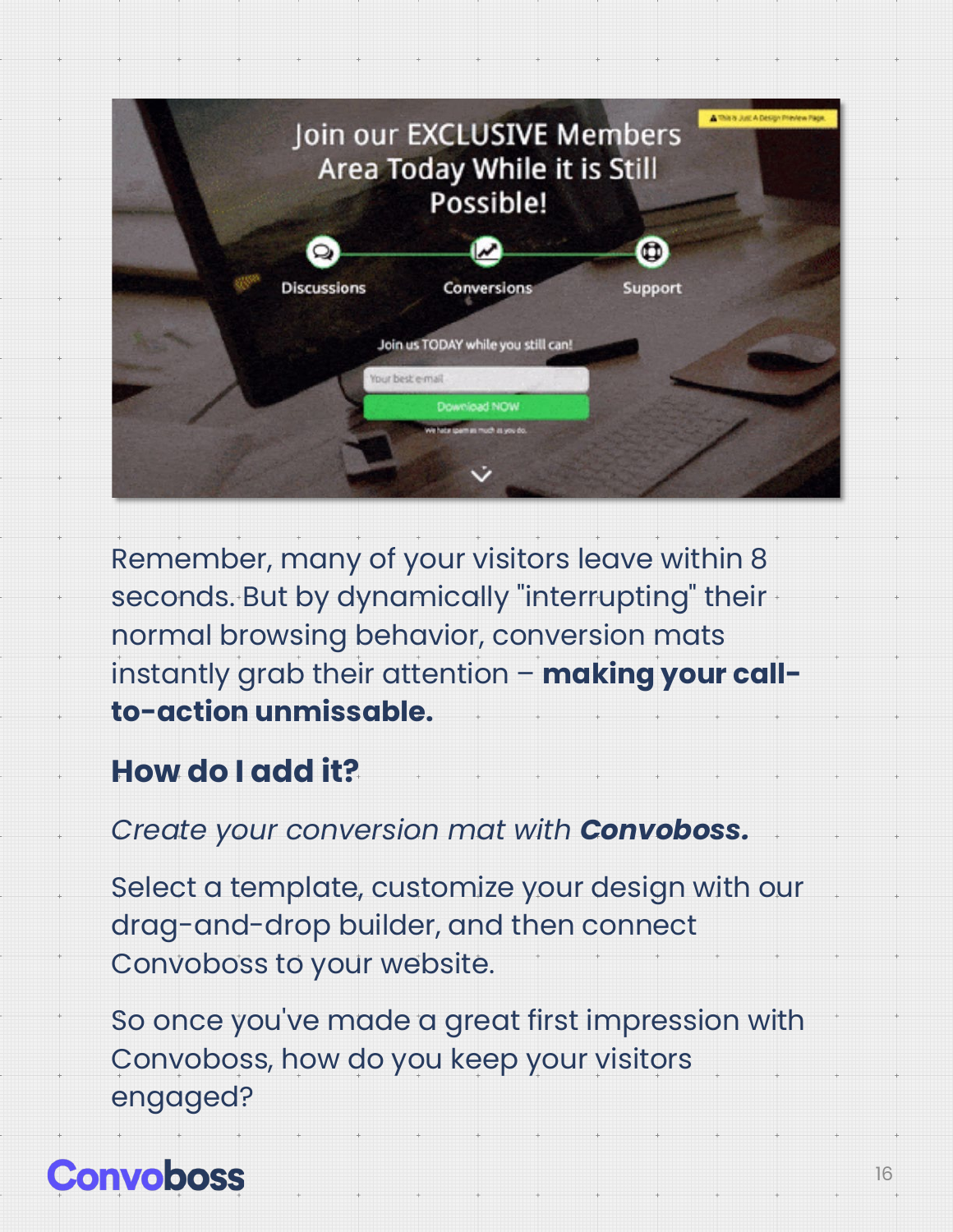### **LEVER 3: SCROLL BOX**

#### **What is it?**

It's a call-to-action box that pops up or slides-in as your visitor scrolls through your page. You can set it to trigger at specific points down the page (e.g., 50%, 80%).

Use scroll boxes to ask your visitors for their email address: as they finish reading your latest blog post, offer a trial as they learn more about your product, highlight essential information on your page, and much more.

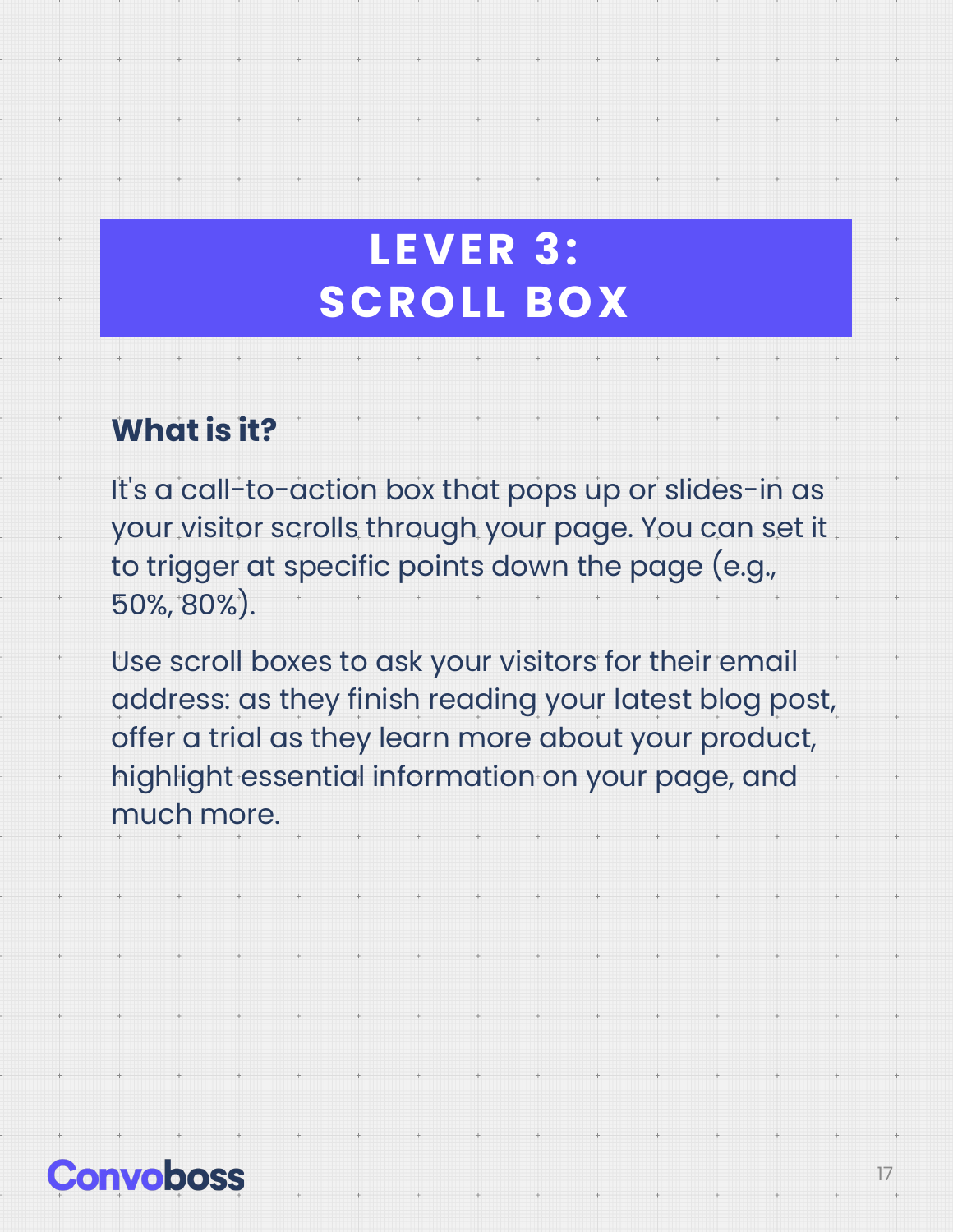#### **Why does it work?**

It is a timely, unobtrusive way of delivering your message.

Scroll-boxes convert well because you can set them to appear at a relevant moment in your visitors' experience. For example, you could show a scrollbox with a related opt-in (e.g., "enter your email download the full guide here") that appears when readers get to the end of your blog post.

They're a more natural (less annoying!) way of getting your prospects to move to the next step in the sales journey.



*PRO TIP: set your scroll-boxes to appear in the corner of the page – so your visitors can continue to read your site without having to close them down. That will boost your conversions further.*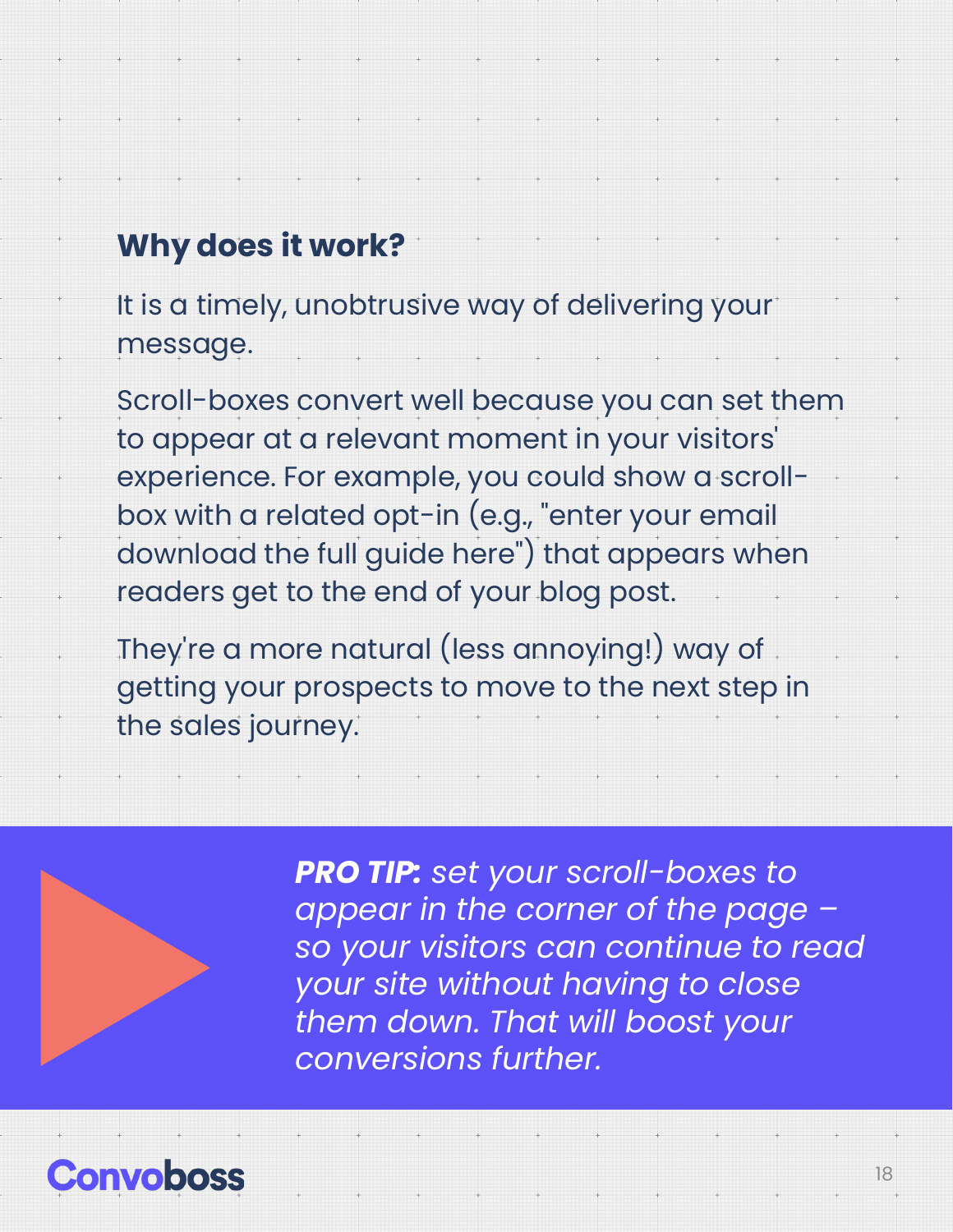### **LEVER 4: CONTEXTUAL POPUP**

#### **What is it?**

It's a popup triggered when your visitor clicks or hovers over a specific image, button, or text (of your choice).

| Edit Campaign                                                                                                                                       |                                                                         |                                              |                                                                                                                                                         | $\mathcal{H}_{\mathcal{C}}$ |
|-----------------------------------------------------------------------------------------------------------------------------------------------------|-------------------------------------------------------------------------|----------------------------------------------|---------------------------------------------------------------------------------------------------------------------------------------------------------|-----------------------------|
| Name                                                                                                                                                | Facebook Popup                                                          | ON O<br><b>Status</b>                        |                                                                                                                                                         |                             |
| Description                                                                                                                                         | Shows only to new visitors coming via Facebook                          |                                              |                                                                                                                                                         |                             |
| Domain name                                                                                                                                         | www.engagifire.com                                                      | O change                                     |                                                                                                                                                         |                             |
| When to display the<br>@ Atter a number off<br>On exit-intent<br>$\circ$<br>On page close<br>$\circ$<br>When scrolling<br>o<br>Manual (On Glo)<br>٠ | Type<br>Button<br>◉<br>Image<br>Event<br>Click<br>$\circ$<br>Mouse Over | Color:<br>Red<br>×<br>٠<br>division.<br>Save | Shadow:<br>Style:<br>Defai. .<br>No<br>٠<br>Preview<br>Click Me Now!<br>agampaign_id="122" data-trigger="click' class="efbtn-efbtn-default_efbtn-danger | v<br>Text:<br>Click Me Now! |

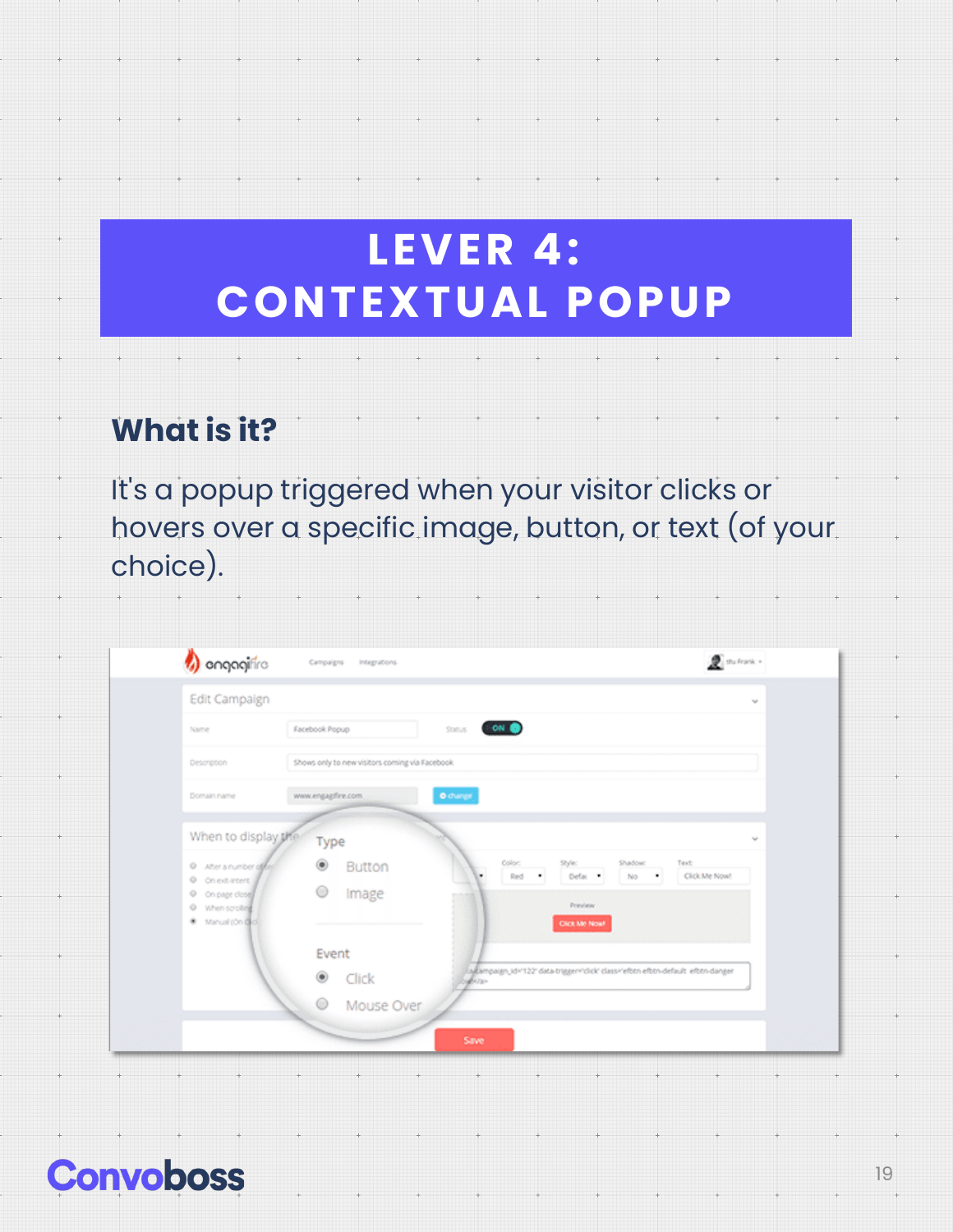#### **Why does it work?**

Like Scroll-boxes, contextual popups deliver your message in response to your visitors' behavior, so they are more timely and relevant.

For example, suppose you use a button or text to trigger the popup.

In that case, visitors who click on the button/text make a "micro-commitment" before your call-toaction shows.

**So don't be surprised if you see them convert at over 50%!**

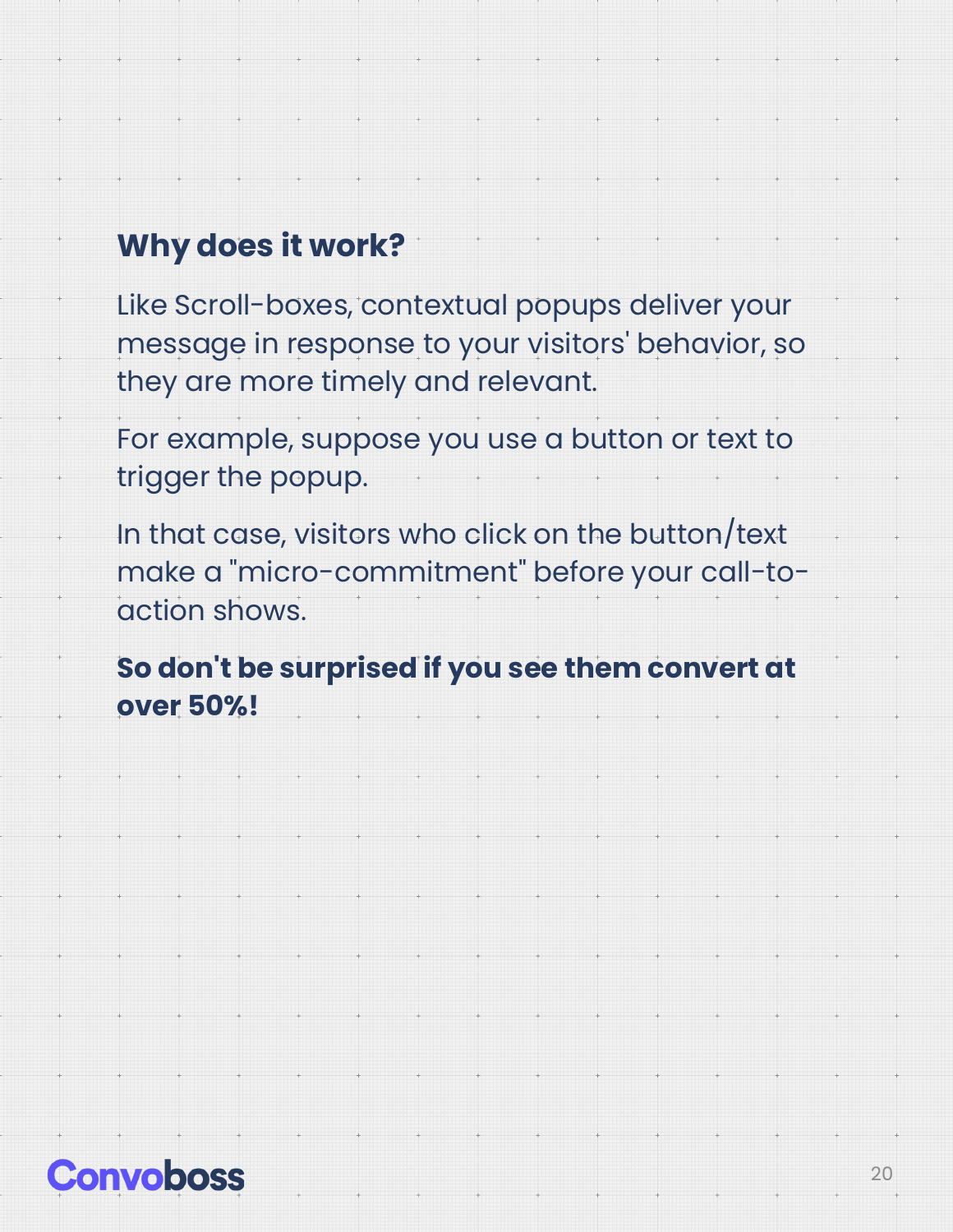### **LEVER 5: EXIT OFFERS**

#### **What is it?**

A pop-over that shows to your visitors when they exhibit "exit intent" behavior — they move their mouse to close the tab.

> *PRO TIP: Most advertising networks do not permit page-close popups (triggered by clicking the tab "X"), but exit-intent popups are allowed.*

> > $\ddot{\phantom{0}}$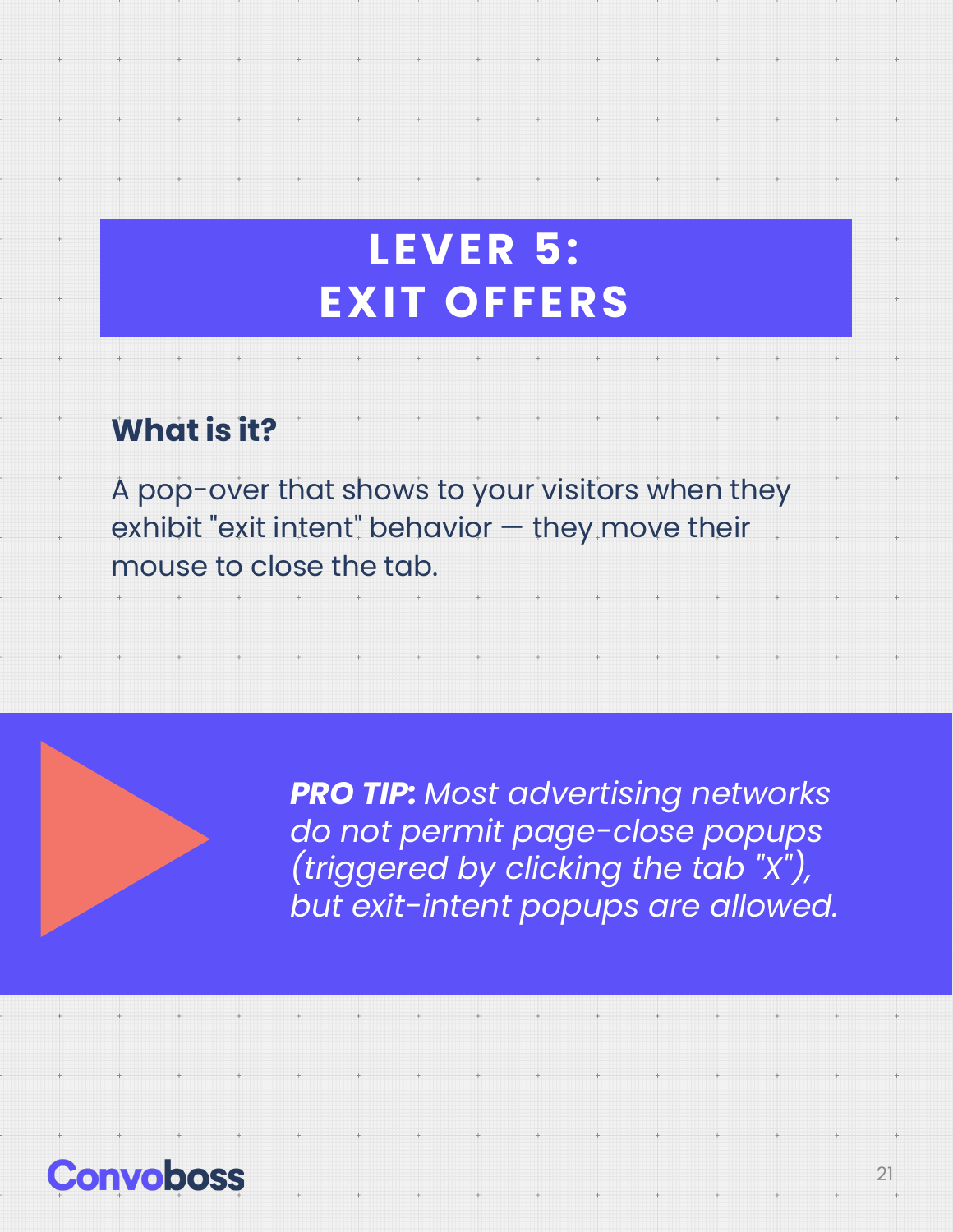

#### **Why does it work?**

Remember, on average, over 90% of your website visitors leave without taking any action.

You can use exit pops to give these abandoning visitors a new incentive to stay (or at least not leave empty-handed) – a discount coupon, special report.

**That gives you a chance to convert visitors who would otherwise be lost – so any conversions they achieve are a bonus!**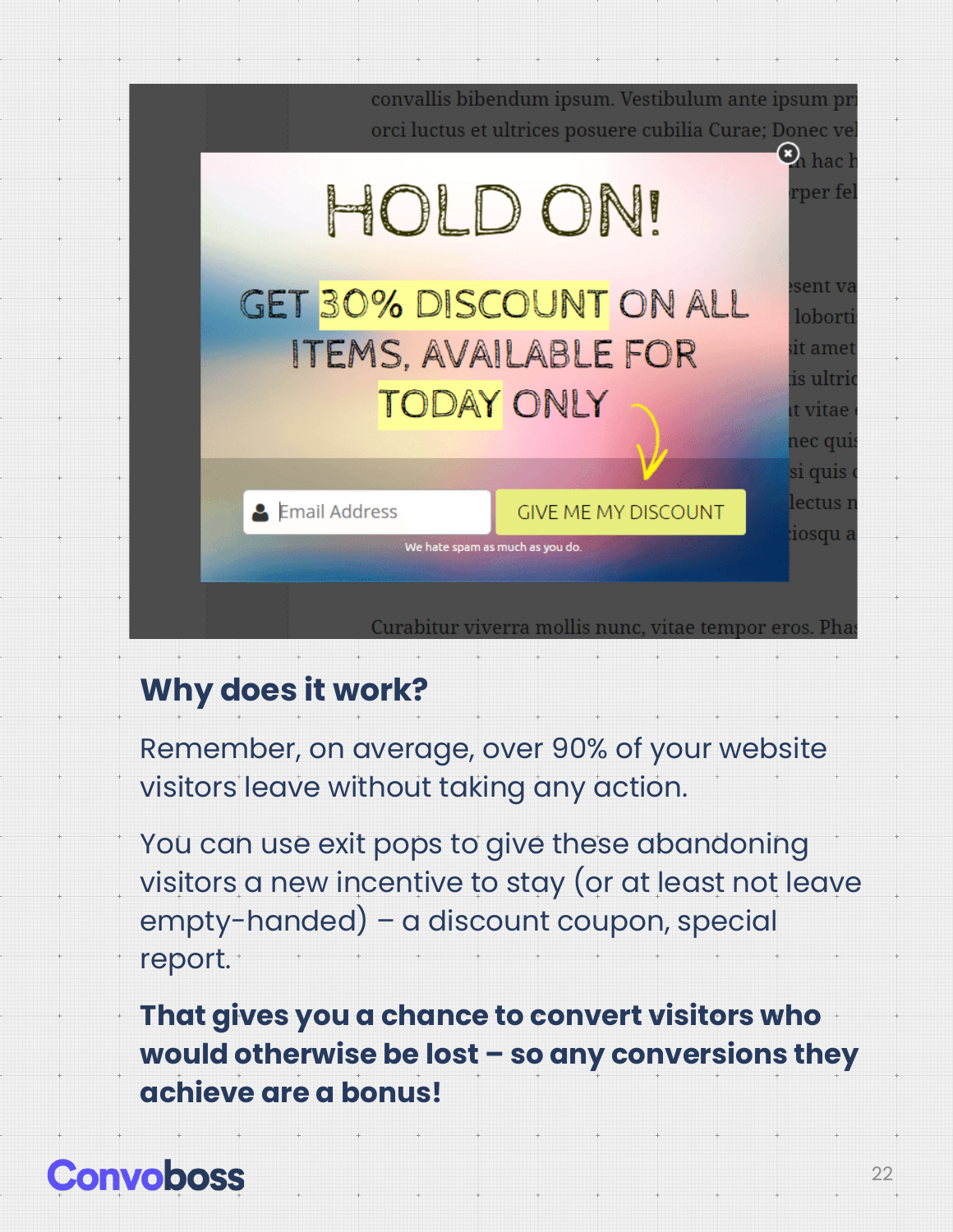



## $|>$

23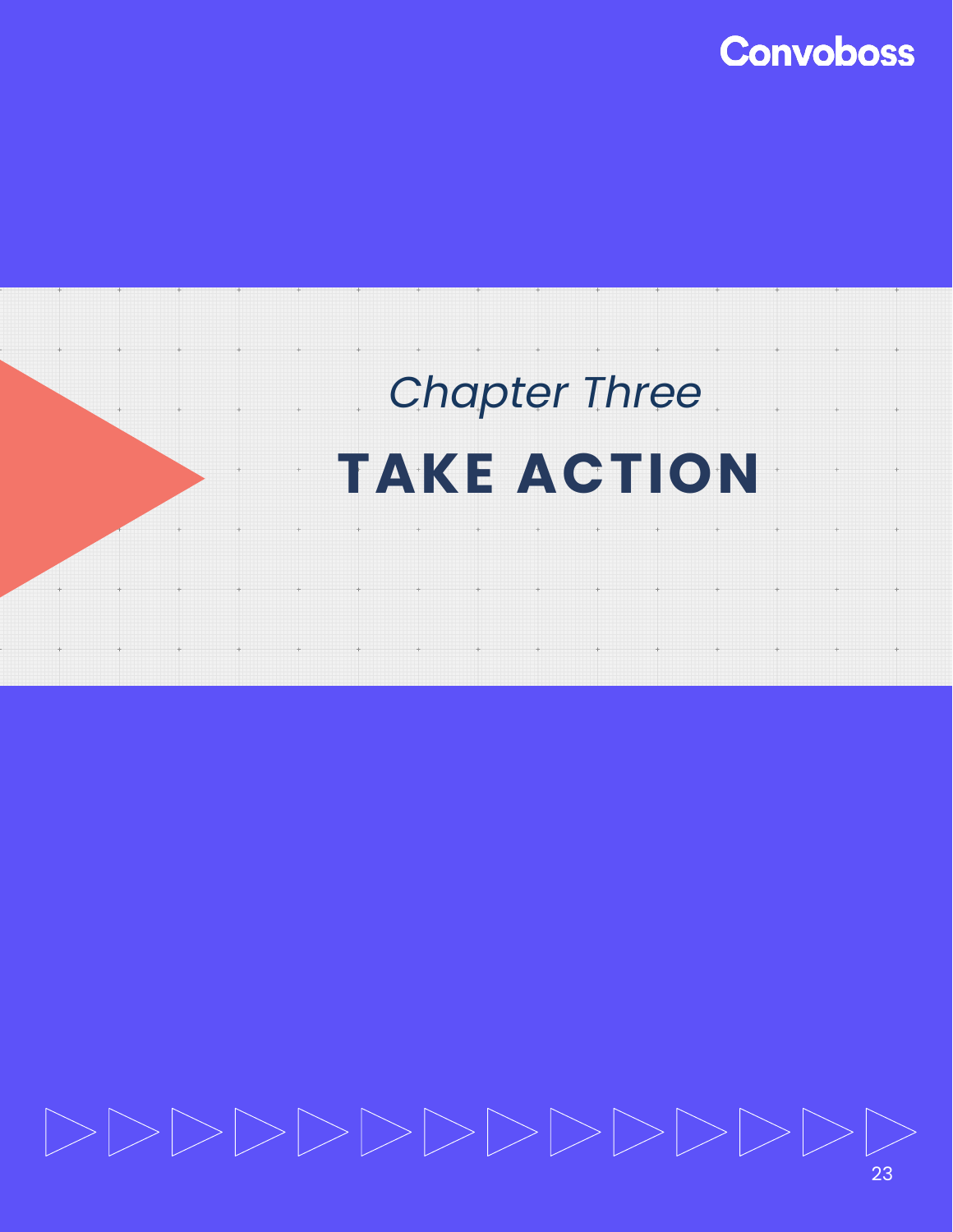### **HOW TO ADD BEHAVIOR-DRIVEN POPUPS TO YOUR WEBSITE?**

#### *Create your Scroll-Boxes, Contextual Popups & Exit Offers with Convoboss.*

Select a template, customize your design with our drag-and-drop builder, and then connect Convoboss to your website.

#### **By adding these 5 active conversion levers to your website, you will:**

- *Immediately grab your visitors' attention.*
- *Dynamically respond to their browsing cues ("digital body-language").*
- *Give yourself multiple bites at the cherry — and generate more leads and customers as a result.*

To maximize your conversions, we recommend adding at least 2 of the above levers to every single webpage.

**So give them a try – and see how they boost your website!**